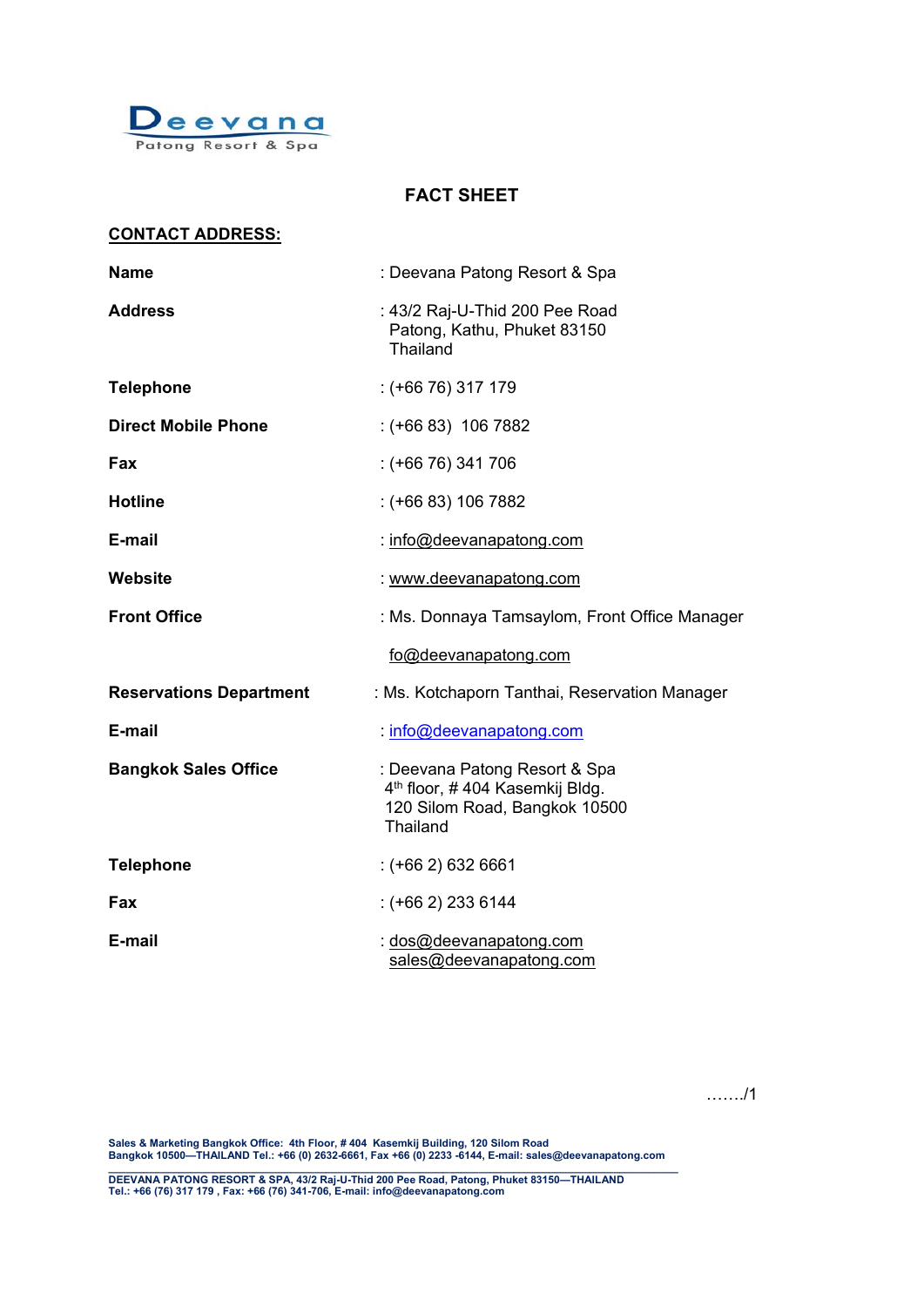

#### **HOTEL HISTORY AND PROFILE:**

| Original property name                                                | : Bayshore Resort & Spa                                                                                             |
|-----------------------------------------------------------------------|---------------------------------------------------------------------------------------------------------------------|
| Original opening date                                                 | : Garden Wing- February 7, 2001                                                                                     |
| Grand opening                                                         | : January 01, 2004                                                                                                  |
| Recent expansions                                                     | : The Deluxe Wing, opened May, 2004                                                                                 |
| <b>Last Renovation</b>                                                | : November, 2018                                                                                                    |
| Total property area                                                   | : 17 Rai 2 Ngan 38 square Wah or 6.7 acres                                                                          |
| With average of                                                       | : 30: 70 (property: garden)                                                                                         |
| <b>Company Register</b>                                               | : Deevana Hotels & Resorts Company Limited                                                                          |
| Tax ID                                                                | : 083 5531 000 033                                                                                                  |
| Company Registration No.                                              | : บอจ.ภก.434                                                                                                        |
| <b>FINANCIAL INFORMATION:</b><br>For account inquiries please contact | : Ms. Ampai Ongkariyapong, Financial Controller                                                                     |
| Direct telephone                                                      | $:$ (+66 76) 317 189                                                                                                |
| Direct fax                                                            | $:$ (+66 76) 345 991                                                                                                |
| E-mail                                                                | : fc@deevanapatong.com                                                                                              |
| Payment transfers through<br>Account name                             | : Deevana Hotels & Resorts Company Limited                                                                          |
| <b>Phuket Bank Account Details</b>                                    | : Bangkok Bank Public Co., Ltd. (Phuket Branch)<br>22 Phang-Nga Road T.Taladyai, A.Muang, Phuket,<br>83000 Thailand |
| Account type/number<br>Swift Code                                     | : Current / 264-3-07519-1<br>: BKKBTHBK                                                                             |
| Name of Bank<br><b>Bank Address</b>                                   | : Kasikorn Bank<br>: 133, 133/1-4, Raj-U- Thid 200 Pee Rd., T. Patong,<br>Kathu Phuket 83150 Thailand               |
| Account type/number<br><b>Swift Code</b>                              | : Saving / 332-2-84418-1<br>: KASITHBK                                                                              |

All checks shall be crossed and made payable to **Deevana Hotels & Resorts Company Limited** 

Credit cards accepted : AMERICAN EXPRESS, DINERS CLUB, VISA, and MASTER

……./2

**Sales & Marketing Bangkok Office: 4th Floor, # 404 Kasemkij Building, 120 Silom Road Bangkok 10500—THAILAND Tel.: +66 (0) 2632-6661, Fax +66 (0) 2233 -6144, E-mail: sales@deevanapatong.com**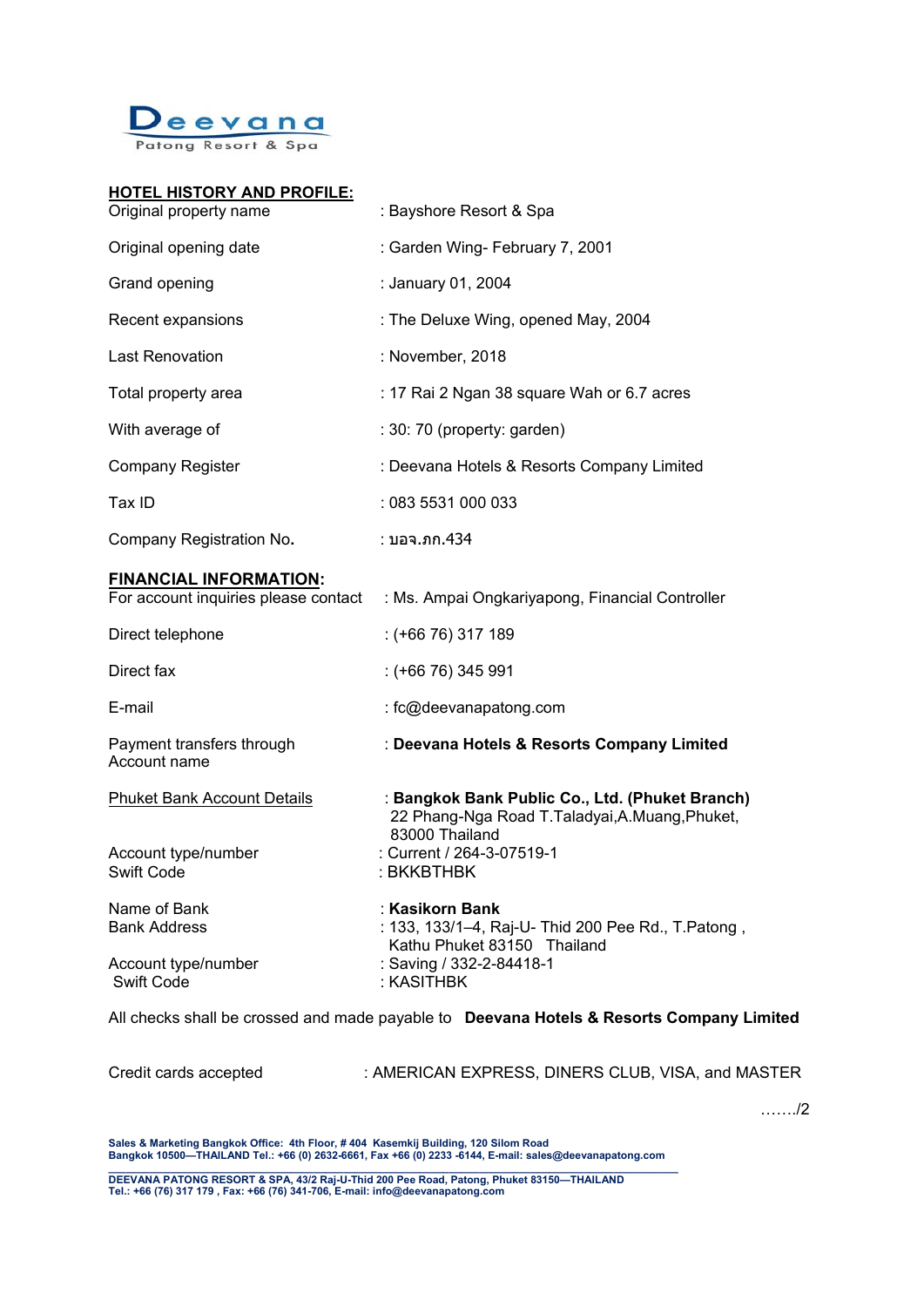

# **Reservation Department:**

For account inquiries please contact: Ms. Kotchaporn Tanthai, Reservation Manager

| <b>Direct Telephone</b>    | : (+66 76) 317 165              |
|----------------------------|---------------------------------|
| <b>Direct Mobile Phone</b> | $:$ (+ 66 81) 537 1353          |
| Direct fax                 | : (+66 76) 341 706              |
| E-mail                     | <u>: info@deevanapatong.com</u> |

# **LOCATION:**

- Ideally located on Patong Beach with spectacular views of the surrounding, natural, lush tropical gardens.
- Only 400 meters to Thaweewong Road, better known as Patong Beach Street.
- Within walking distance to shops, Jungceylon Shopping Destination, restaurants, night market and entertainment districts of Patong.
- Minutes away from the International Airport and major tourist attractions such as
	- a. Fantasea Show, Cabaret Show, Thai Boxing, Patong Nightlife.
	- b. Outer ring road which is accessible to Point of views (Andaman beaches views), Sunset views (Phromthep Cape).
	- c. Other outdoor activities include; Golf (Four 18 hole courses), Go-Kart Racing, Horse Riding, Shooting Range , Diving, Fishing, Bungy Jumping, Laser Combat, ATV.
	- d. Cultural: Temples, Museum, Morgan Village, Colonial Buildings.
	- e. Phuket town and city views (12 kms.)
	- f. Ferry boat departure points (e.g. Phi Phil Island, Similan Island, Raja Island, James' Bond Island, Phang-nga Bay, Kai Island etc.)
	- g. Phuket International Airport (45 kms.)

……./3

**Sales & Marketing Bangkok Office: 4th Floor, # 404 Kasemkij Building, 120 Silom Road Bangkok 10500—THAILAND Tel.: +66 (0) 2632-6661, Fax +66 (0) 2233 -6144, E-mail: sales@deevanapatong.com**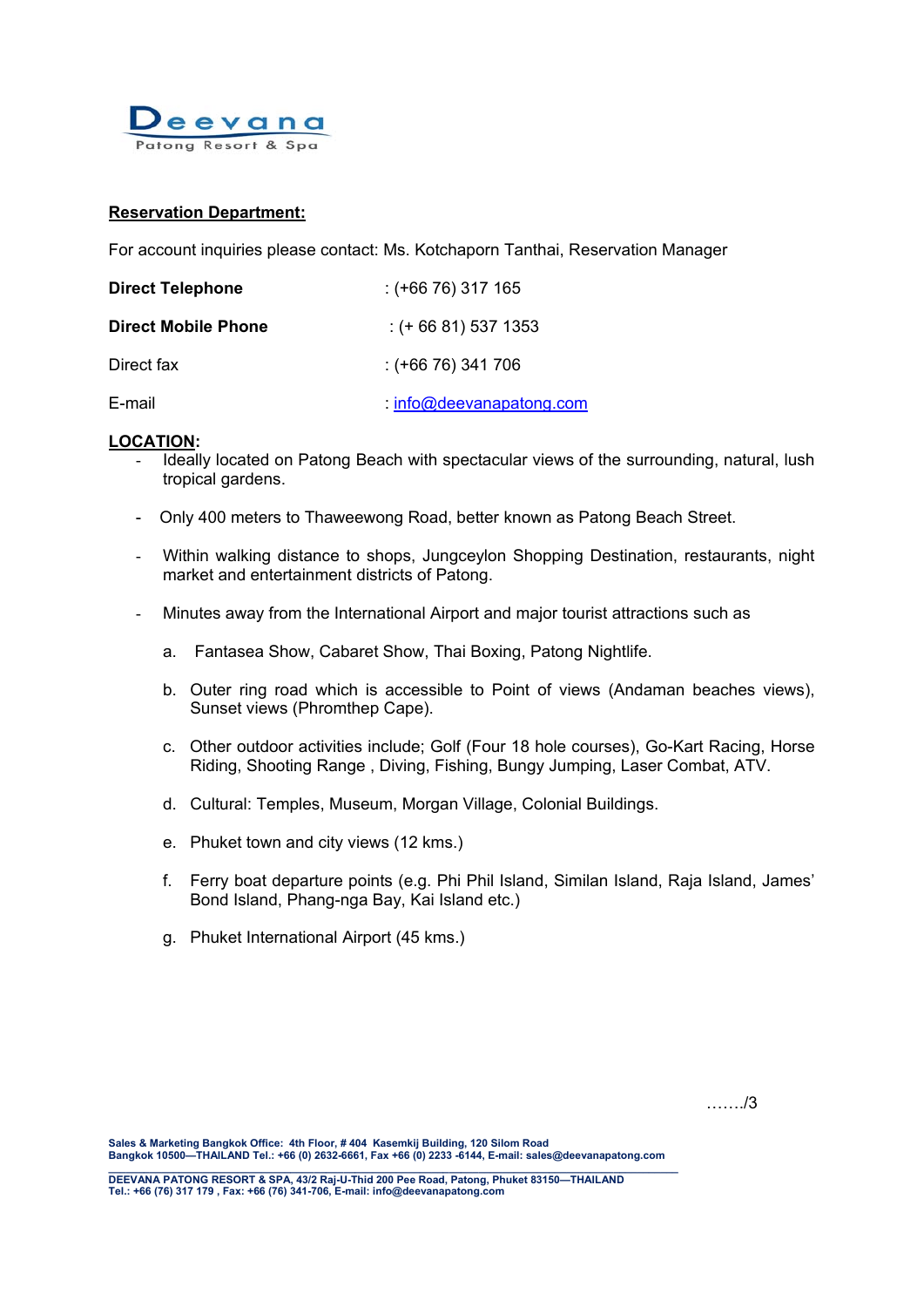

# **ACCOMMODATION:**

| <b>Room Category</b>                      | No. of          | <b>Size</b> | <b>Maximum of</b>                                 | <b>Description</b>                                                                                      |
|-------------------------------------------|-----------------|-------------|---------------------------------------------------|---------------------------------------------------------------------------------------------------------|
|                                           | rooms           | (sq.m.)     | occupancy                                         |                                                                                                         |
| <b>Garden Wing</b>                        |                 |             |                                                   | One storey.                                                                                             |
| Superior Room<br>(Twin / Double)          | 155<br>(67/88)  | 27.2        | $\overline{2}$<br>with<br>persons<br>Rollaway bed | 7 Ft. double bedroom, bathroom & shower,<br>garden view terrace.                                        |
| <b>Deluxe Wing</b>                        |                 |             |                                                   | 3 stories                                                                                               |
| Deluxe Room<br>(Twin/Dbl/Trp)             | 55<br>(19/29/7) | 36.1        | 3 persons with/or<br>triple/rollaway bed          | 7 Ft. double bedroom, 5 Ft. +3.5 Ft. triple<br>bed room, bathroom & shower, pool view<br>balcony.       |
| Deluxe with Jacuzzi<br>pool (Twin/Double) | 20<br>(7/13)    | 44.1        | 3 persons with roll<br>away bed                   | 7 Ft. double bedroom with bathroom<br>& shower, included a delightful private<br>Jacuzzi on the balcony |
| Junior Suite (All Double)                 | $\overline{4}$  | 54.3        | 4 persons with 2<br>rollaway beds                 | 7 Ft. double bedroom with bathroom<br>& bathtub attached a living area.                                 |
| Junior Suite with<br>Jacuzzi (All Double) | 1               | 54.3        | 4 persons with 2<br>rollaway beds                 | 7 Ft. double bedroom with bathroom<br>& bathtub attached a living area and private<br>Jacuzzi pool.     |
| <b>Total rooms</b>                        | 235             |             |                                                   |                                                                                                         |

# **Guest Room Amenities:**

- Air-conditioning with individual control
- Extra amenities included: shower cap, beach & hand towels, sewing kit, cotton buds, umbrella/ sandal, shampoo conditioning, body lotion, torch, mat
- International direct dial telephone
- LED TV channel with international news (Cable TV)
- Refrigerator with complimentary drinking water: 2 bottles per day
- Private bathroom with hot & cold shower
- Electricity 220 V.
- Garden View (Garden Wing)
- Pool View balcony (Deluxe Wing)
- Coffee/tea making facilities (Junior Suite and Junior Suite with Jacuzzi)
- Iron and Ironing board (Junior Suite and Junior Suite with Jacuzzi)
- DVD Player (Deluxe with Jacuzzi pool, Junior Suite and Junior Suite with Jacuzzi)
- Hair dryer
- Safety Box
- Free Wi-Fi Internet
- Interconnecting room

| <b>Superior Garden Wing</b>              | (Double & Twin)   | 16 rooms (8 sets) |
|------------------------------------------|-------------------|-------------------|
|                                          | (Twin & Twin)     | 4 rooms (2 sets)  |
| Deluxe Room                              | (Double & Twin)   | 16 rooms (8 sets) |
|                                          | (Double & Double) | 2 rooms $(1 set)$ |
| Deluxe with Jacuzzi Pool (Double & Twin) |                   | 2 rooms (1 set)   |

……./4

**Sales & Marketing Bangkok Office: 4th Floor, # 404 Kasemkij Building, 120 Silom Road Bangkok 10500—THAILAND Tel.: +66 (0) 2632-6661, Fax +66 (0) 2233 -6144, E-mail: sales@deevanapatong.com**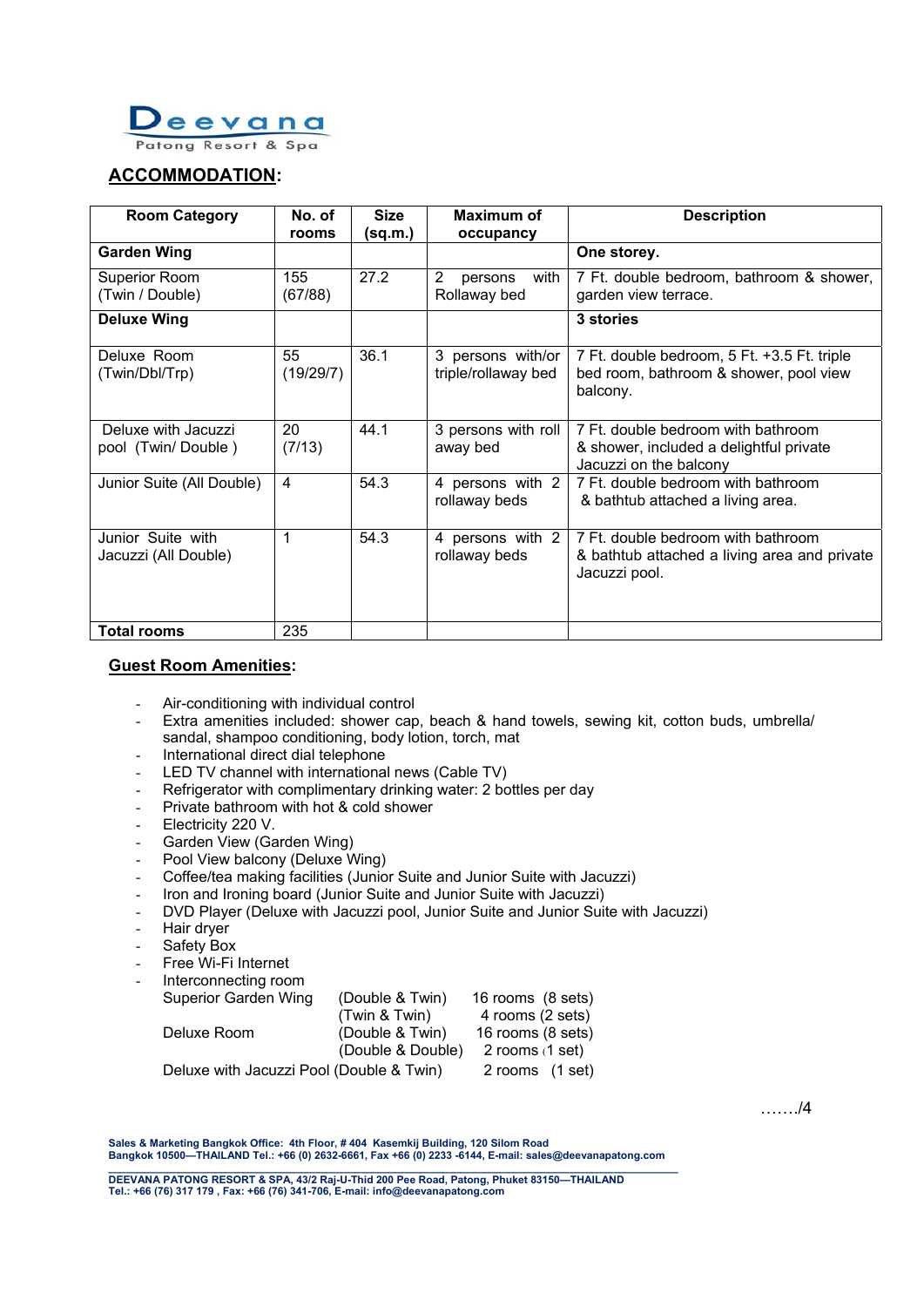

# **Family Plan:**

- Complimentary baby cot
- Maximum 1 child at Garden Wing per room
- Maximum 2 children Deluxe Wing, 2 child under 12 years

# **FOOD & BEVERAGE:**

#### \* **Dalah Cuisine**

 Daily American buffet breakfast Service time 06:00 – 11:00 hrs. daily All day dinning 12:00-23:00 hrs. Capacity 120 seats

\* **Pool Side Bars** (Garden Pool & Deluxe Pool) Drinks & Inter-food Service time 11:00-18:00 hrs. daily

\* **Room Service**  Available from 07:00 – 20:00 hrs. Breakfast 07:00-10:30 hrs.(Additional charge) All dining 11:00-22:00 hrs.

\***Balcony Thai Cuisine**  Service time 12:00 – 22:00 hrs. daily

\***Coffee & Internet Corner**  Service time 08:30 – 19:00 hrs. daily

# \***Garavek Garden**

Service time 11:00 – 18:00 hrs. daily

**Sales & Marketing Bangkok Office: 4th Floor, # 404 Kasemkij Building, 120 Silom Road Bangkok 10500—THAILAND Tel.: +66 (0) 2632-6661, Fax +66 (0) 2233 -6144, E-mail: sales@deevanapatong.com**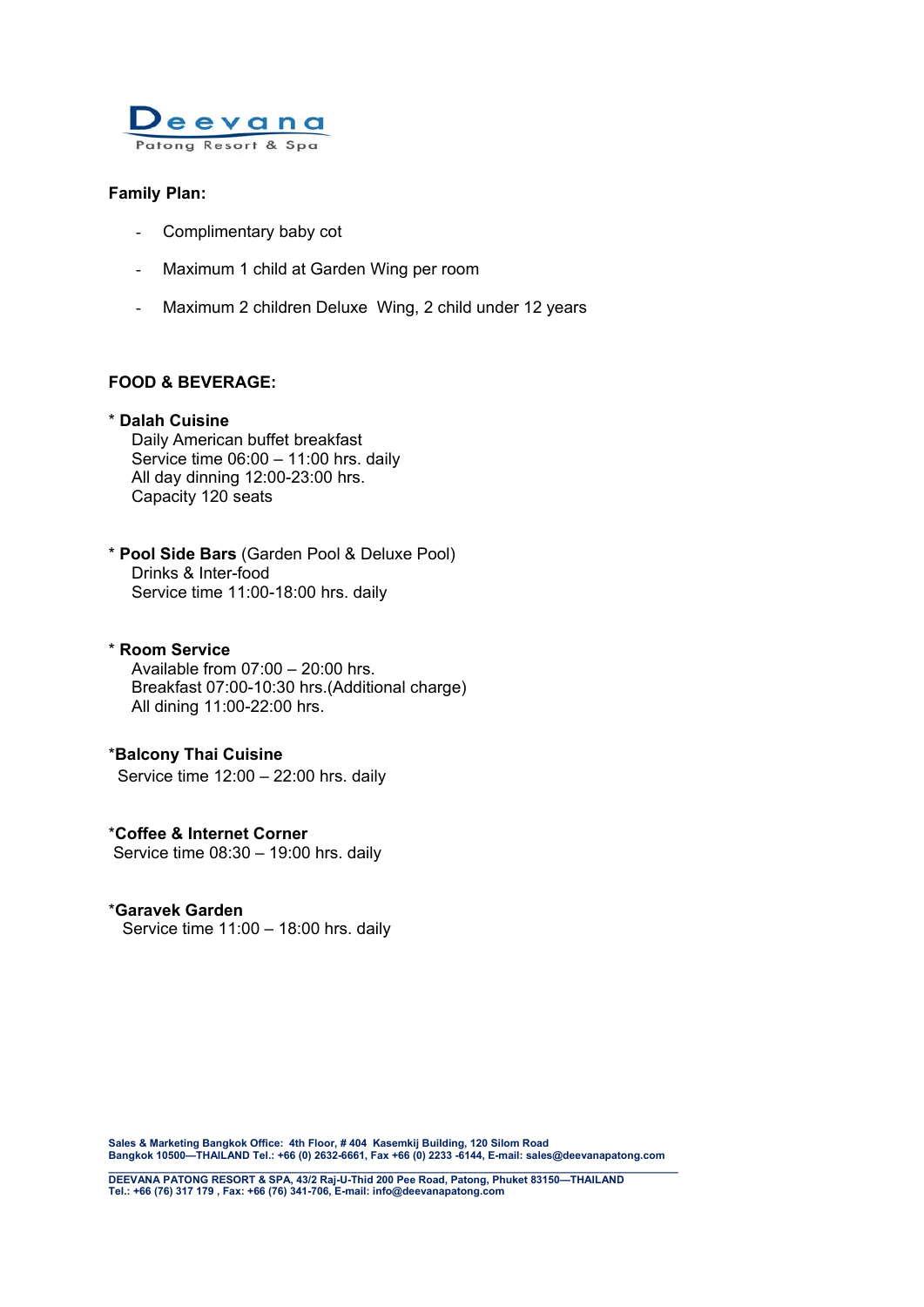

……./5

# **\* Meeting & Banquet**

Vanda Conference Room is located on the ground floor, accessible through the lobby, from the Deluxe Wing and parking lot.

| <b>Function Name</b> | Size (W x L) Mtr. | SQ Mtr. | <b>Ceiling Height (Mtr.)</b> |
|----------------------|-------------------|---------|------------------------------|
| Vanda room           | 7.70 x 14.40      | 110     | 2.60                         |

# **Set up / Capacity/persons**

| Theater    | <b>Class room</b> | <b>U-shape</b> | <b>Board</b> | <b>Buffet</b> | Cocktail   |
|------------|-------------------|----------------|--------------|---------------|------------|
| 80 persons | 60 persons        | 24 persons     | 20 persons   | 60 persons    | 80 persons |

### **Equipment and Facilities**

**Lighting**: lighting associated facilities/controls are available.

**Audio-Visual Equipment:** table, free standing and wireless microphones, P.A. system with portable loudspeakers, Multi-system TV, laser disc player, DVD,LCD projector available for rental.

**Conference Presentation**: white boards, flipchart, projector screen.

**Conference Service Personnel:** electricians, audio-visual Equipment operators, senior staff and management

are available to ensure the success of your Function.

**Organizer's officer (on quotation):** LCD, Laptop computer, printer, photographer, copying,

# **SPORT & RECREATION: Fitness room**

# **ORIENTALA SPA**

Discover a serene spa sanctuary amongst the tropical gardens of Deevana Patong Resort & Spa situated at the heart of Patong Beach. The hideaway Patong spa resort offers guests an escape from the hustle and bustle of the city to relax and relieve stress.

The luxury treatment rooms have elegant Thai design style with traditional fabrics and modern furnishings and are ideal for couples with rain showers, bubbling Jacuzzi tubs, steam rooms and treatment beds for two. Our caring and professional therapists are ready to guide you through the health and well-being

**Sales & Marketing Bangkok Office: 4th Floor, # 404 Kasemkij Building, 120 Silom Road Bangkok 10500—THAILAND Tel.: +66 (0) 2632-6661, Fax +66 (0) 2233 -6144, E-mail: sales@deevanapatong.com**